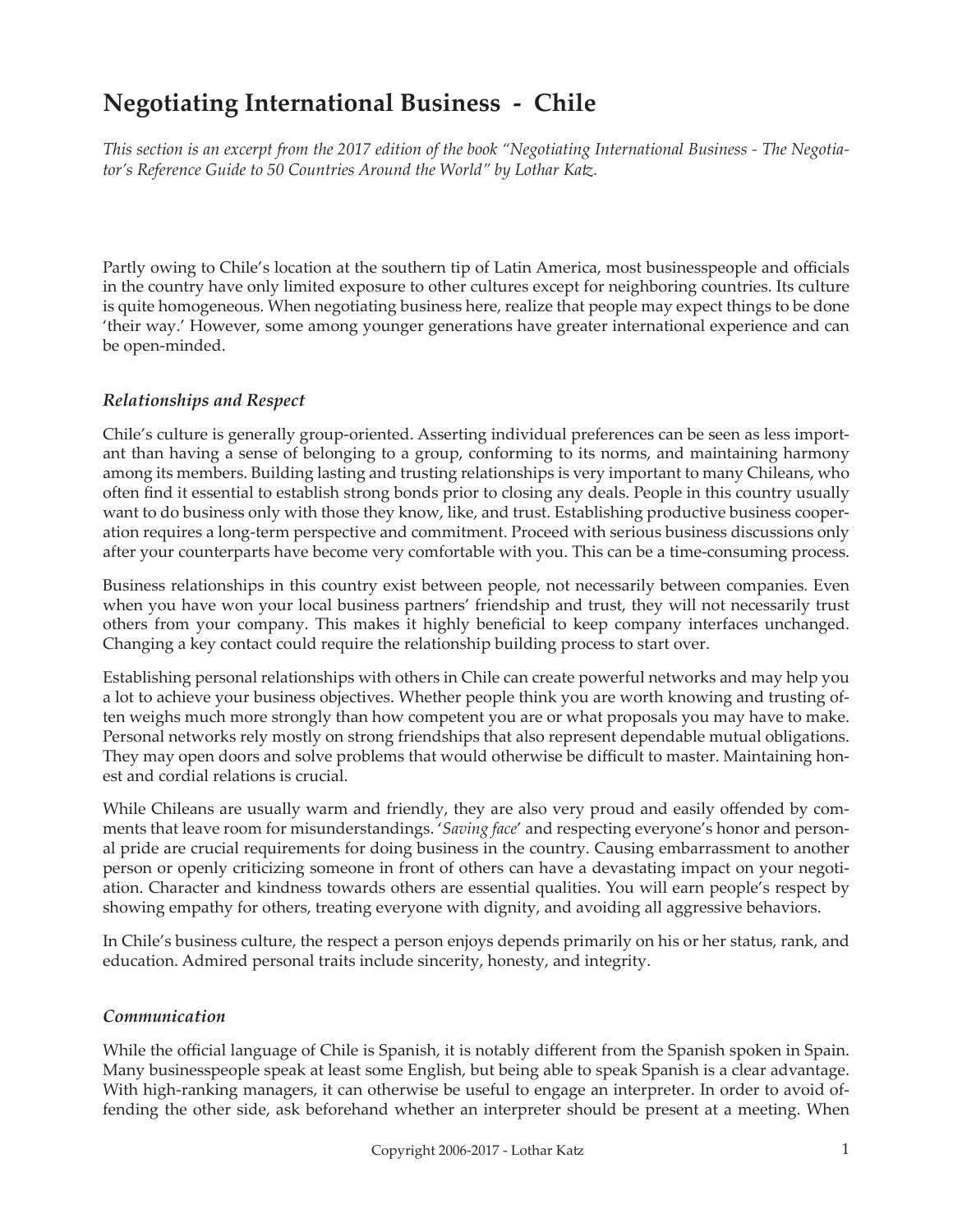communicating in English, speak in short, simple sentences and avoid using jargon and slang. It will help people with a limited command of English if you speak slowly, summarize key points, and pause frequently to allow for interpretation. Even when the main meeting language is English, your counterparts may frequently speak Spanish among themselves, not necessarily to shut you out from the discussion but to reduce their discomfort and ensure a common understanding among them.

People in this country usually speak softly. While they may occasionally raise their voices to make a point, they dislike loud and boisterous behavior. At restaurants, keep conversations at a quiet level. In addition, avoid dominating the conversation. Emotions are usually not shown openly. People may converse in close proximity, standing only two feet or less apart. Never back away, even if this is much closer than your personal comfort zone allows. Doing so could be read as a sign that you are uncomfortable around them.

Communication in Chile is generally somewhat direct. However, people may sometimes tell you what they think you want to hear rather than what they really think. In addition, they may be reluctant to disagree openly with someone they like, in which case it can become difficult to know their true opinion. Silence may indicate that there is a problem.

Gestures and body language can be lively, but not overly so. There can be frequent physical contact with others of the same gender. This may include putting their hands on your shoulder while speaking to you. Slapping the open hand over a fist is a vulgar gesture. Eye contact should be very frequent, almost to the point of staring. This conveys sincerity and helps build trust.

## *Initial Contacts and Meetings*

Choosing a local intermediary, or *enchufado,* who can leverage existing relationships to make the initial contact is highly recommended. This person will help bridge the gap between cultures, allowing you to conduct business with greater effectiveness. Your embassy, a trade organization, a chamber of commerce, or a local legal or accounting firm may be able to provide a list of potential *enchufados*. Alternatively, seek out the help of a local bank or consultant. Without such a contact, it can be difficult to gain access to the right people.

It is often better to conduct negotiations in Chile with a team of negotiators rather than to rely on a single individual. This signals importance, facilitates stronger relationship building, and may speed up the overall process. It is vital that teams be well aligned, with roles clearly assigned to each member. Changing a team member could require the relationship building process to start over and should be avoided.

Given the strong emphasis on hierarchy in the country's business culture, a senior executive should attend the initial meeting for your company and your negotiating team should include senior leaders who know your company well. There will not be an expectation for this executive to attend future meetings. Similarly, the top executive on the Chilean side, who may also be the ultimate decision maker, might attend only initially. The most senior Chilean executive to attend throughout the negotiation will likely be at a similar level in the hierarchy as your own negotiation leader.

If possible, schedule meetings at least two weeks in advance. Since Chileans want to know who they will be meeting, provide details on titles, positions, and responsibilities of attendees ahead of time. While meetings may start late, Chileans generally expect foreign visitors to be punctual. Avoid being more than 10 to 15 minutes late, and call ahead if you will be. Displaying anger if you have to wait reflects very poorly on you. The most senior people usually arrive last. Otherwise, authority can sometimes be difficult to pick out, so watch for small hints of deference to identify the decision makers.

Names are usually given in the order of first name, then family name or names. Most Chileans have two family names, the first one from their father, and the second one from their mother. Use *Mr./Mrs./Miss* or *Señor/Señora/Señorita,* plus the family name (the first one if two family names are given). If a person has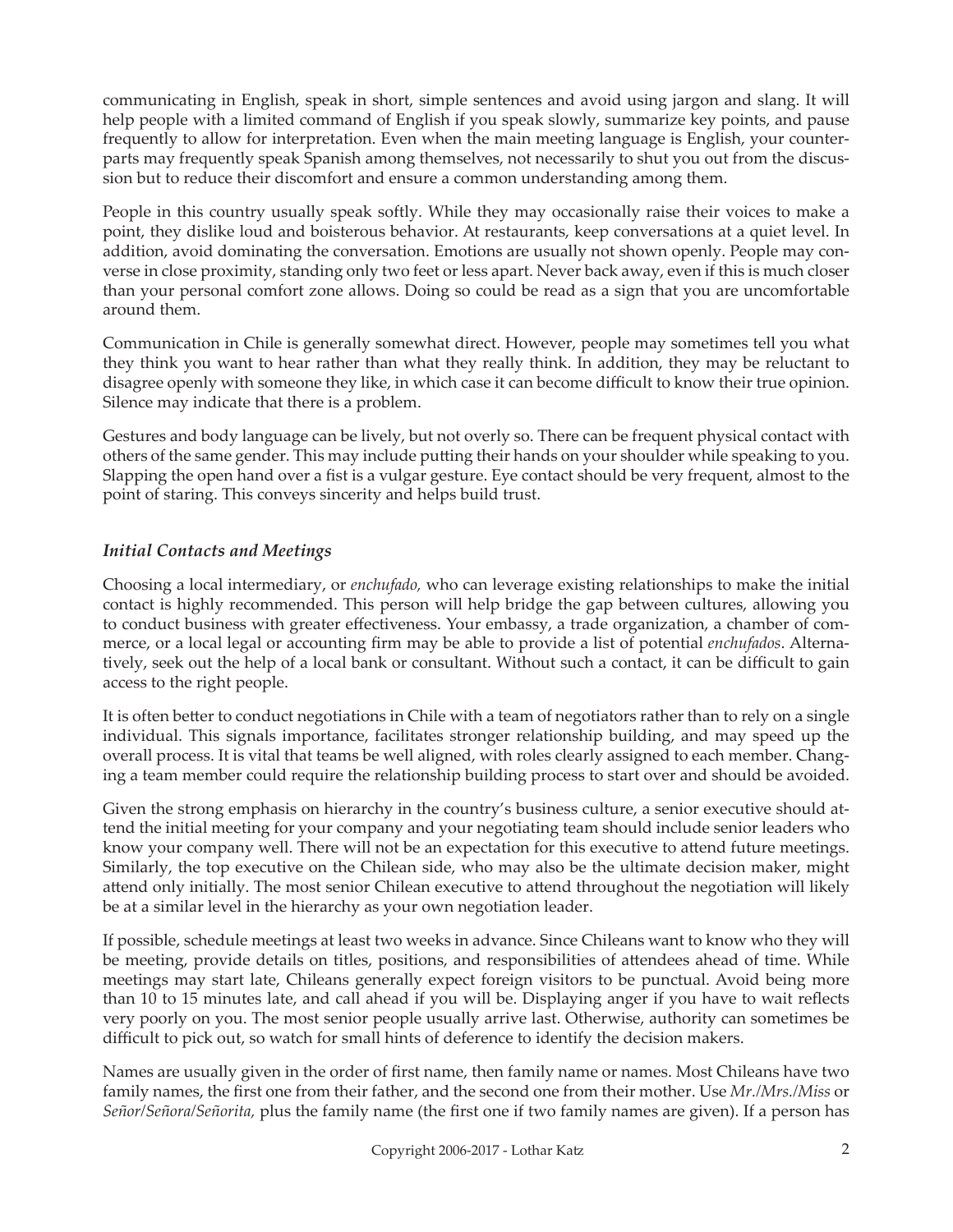an academic title, use it instead, followed by the family name. Only close friends call each other by their first names. Introduce and greet older people first, then greet everyone else individually. Introductions are accompanied by handshakes. Men should wait for women to initiate handshakes.

The exchange of business cards is an essential step when meeting someone for the first time, so bring more than you need. It is strongly recommended to use cards with one side in English and the other in Spanish. Show doctorate degrees on your card and make sure that it clearly states your professional title, especially if you have the seniority to make decisions. When presenting your card, ensure that the Spanish side is facing the recipient. Smile and keep eye contact while accepting someone else's card, then carefully examine it. Next, place the card on the table in front of you. Never stuff someone's card into your back pocket or otherwise treat it disrespectfully. In addition, never write on a person's business card.

Meetings start with small talk, which can be extensive. This could include personal questions about your background and family, allowing participants to become acquainted. It is important to be patient and let the other side set the pace. People appreciate a sense of humor, but keep it light and friendly, and be careful not to overdo it. Business is a serious matter in Chile. Initial meetings may appear very formal, but the atmosphere usually gets a bit more relaxed in subsequent meetings.

The primary purpose of the first meeting is to become acquainted and build relationships. Business may actually not be discussed at all. It is very unrealistic to expect initial meetings to lead to straight decisions.

Presentation materials should be attractive, with good and clear visuals. Use diagrams and pictures wherever feasible, cut down on words, and avoid complicated expressions. Having your handout materials translated to Spanish is not a must, but it will be appreciated and helps in getting your messages across.

### *Negotiation*

**Attitudes and Styles -** To Chileans, negotiating is usually a joint problem-solving process. While the buyer is in a superior position, both sides in a business deal own the responsibility to reach agreement. They expect long-term commitments from their business partners and will focus mostly on long-term benefits. The primary negotiation style is cooperative and people may be open to compromising if viewed helpful in order to move the negotiation forward. Chileans are often very serious and straightforward negotiators. Since they believe in the concept of win-win, they expect you to reciprocate their respect and trust. It is strongly advisable to avoid aggressiveness and open confrontation, remaining calm, friendly, patient, and persistent.

Should a dispute arise at any stage of a negotiation, you may be able to reach resolution by showing flexibility and willingness to compromise. Emphasizing the long-term benefits of the deal may also help.

**Sharing of Information –** Even when personal relationships are strong, your Chilean counterparts could be reluctant to share information openly. Many believe that privileged information creates bargaining advantages.

**Pace of Negotiation –** While negotiations may be slow and protracted, Chileans are less bureaucratic and often move a bit faster than other Latin Americans do. On the other hand, they see impatience as a sign of weakness and may even think it rude. Be prepared to make several trips if necessary to achieve your objectives. Relationship building, information gathering, bargaining, and decision making could all take considerable time. Throughout the negotiation, be patient, control your emotions, and accept the inevitable delays.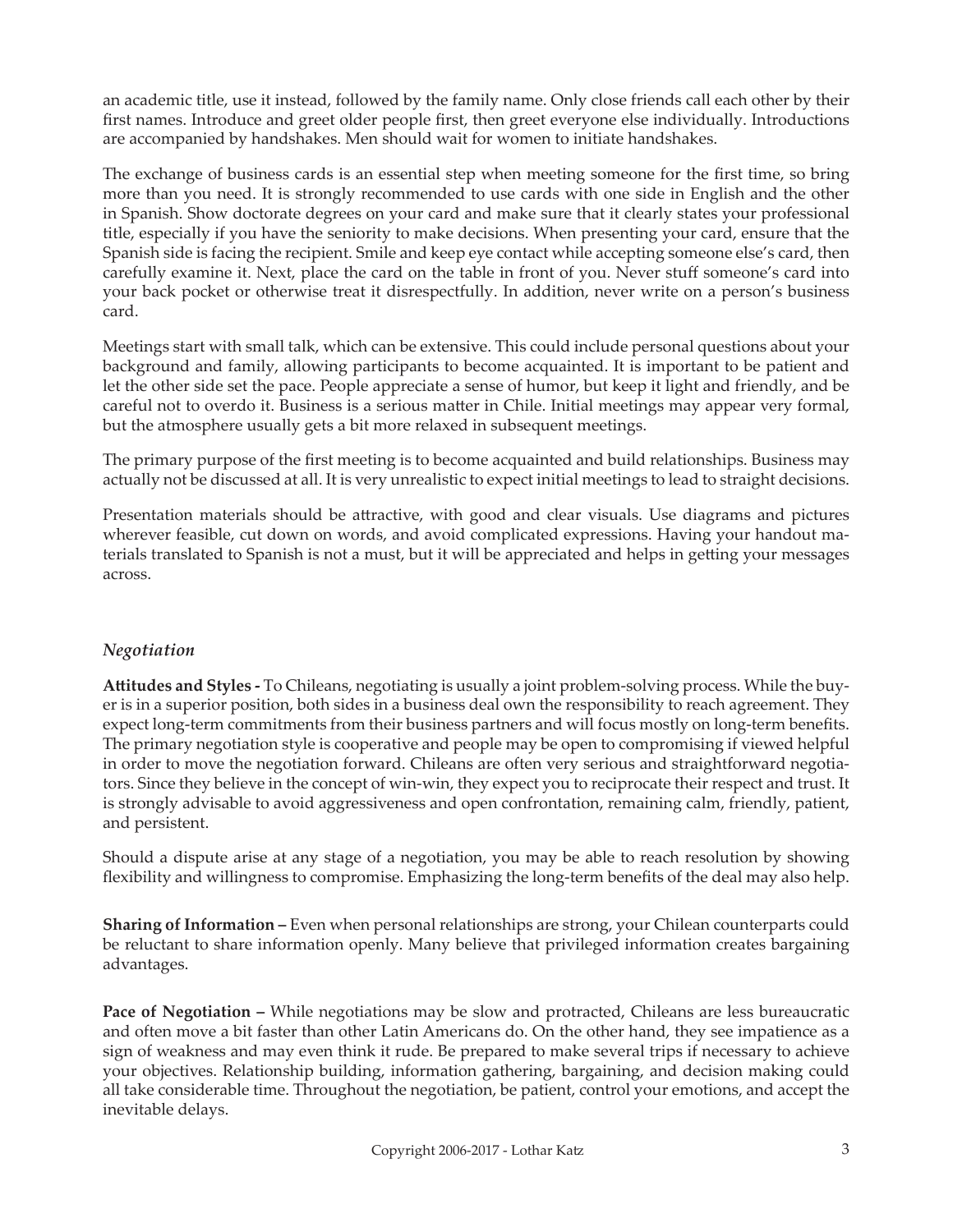Most Chileans prefer a polychronic work style. They are used to pursuing multiple actions and goals in parallel. When negotiating, they often take a holistic approach and may jump back and forth between topics rather than addressing them in sequential order. Negotiators from strongly monochronic cultures, such as Germany, the United Kingdom, or the United States, could find this style confusing, irritating, even annoying. In any case, do not show irritation or anger when encountering this behavior. Instead, keep track of the bargaining progress at all times, often emphasizing areas where agreement already exists.

**Bargaining –** Most Chileans are not fond of bargaining and strongly dislike haggling. Even in the country's street markets there is much less bargaining than in other countries in Latin America. Extensive negotiations may still result in relatively little movement. Prices rarely move by more than 15 to 25 percent between initial offer and final agreement. Throughout the exchange, remain cool and respectful, avoid confrontation, and frequently reaffirm the relationship. If needed, show a willingness to compromise.

During the bargaining exchange, keep in mind that intangible benefits such as increases in power and status may sometimes be more desirable to your counterparts than financial gains. Offers to provide continuing service to a Chilean client, in spite of long distances, can also be valuable bargaining concessions. Businesspeople in the country often find it difficult to overcome the isolation imposed on them by geography.

Chileans often prefer a straightforward negotiation style. They use deceptive techniques only infrequently, such as telling lies and sending fake non-verbal messages, pretending to be disinterested in the whole deal or in single concessions, or misrepresenting an item's value. Do not take such tactics personally and refrain from lying at or grossly misleading your counterparts, as doing so could damage business relationships. 'Good cop, bad cop' is rarely used, though it could be effective on either side of the negotiation table. However, it would be devastating if the other side recognized this as a tactic, and your team will need to exclude any 'bad cop' member from future negotiation rounds. Chileans may claim limited authority, stating that they have to ask for their manager's approval. This could be a tactic or the truth.

Negotiators in the country use pressure techniques very carefully since there is always a risk of hurting someone's pride. Opening with your best offer may work if presented right. Final offers and nibbling are rare and should be used with great caution. Never imply that your counterparts' only choices are 'take it or leave it' – they will very likely choose the latter. Silence can be a very effective way to signal rejection of a proposal or to obtain further concessions. Do not use pressure tactics such as applying time pressure or making expiring offers, as these could be taken as signs that you are not willing to build a long-term relationship. Your counterparts might even choose to terminate the negotiation.

Chilean negotiators avoid openly aggressive or adversarial techniques. While they may use indirect threats and warnings, or subtly display anger, they will be careful not to appear aggressive when doing so. Opening with an extreme offer could be viewed as an unfriendly act. It is best to open with one that is already in the ballpark of what you really expect. Never walk out or threaten to do so in an aggressive fashion as your counterparts will likely take this as a personal insult and could end all talks. However, threatening a 'friendly walkout' while strongly emphasizing the relationship can be very effective.

Emotional negotiation techniques, such as attitudinal bargaining, attempting to make you feel guilty, grimacing, or appealing to personal relationships, may occasionally be employed. It is best to remain calm. At times, Chileans may also employ defensive tactics such as changing the subject, asking probing or very direct questions, or making promises.

Corruption and bribery are rare in Chile, though not completely unheard of. Both legally and ethically, it is advisable to stay away from giving gifts of significant value or making offers that could be read as bribery.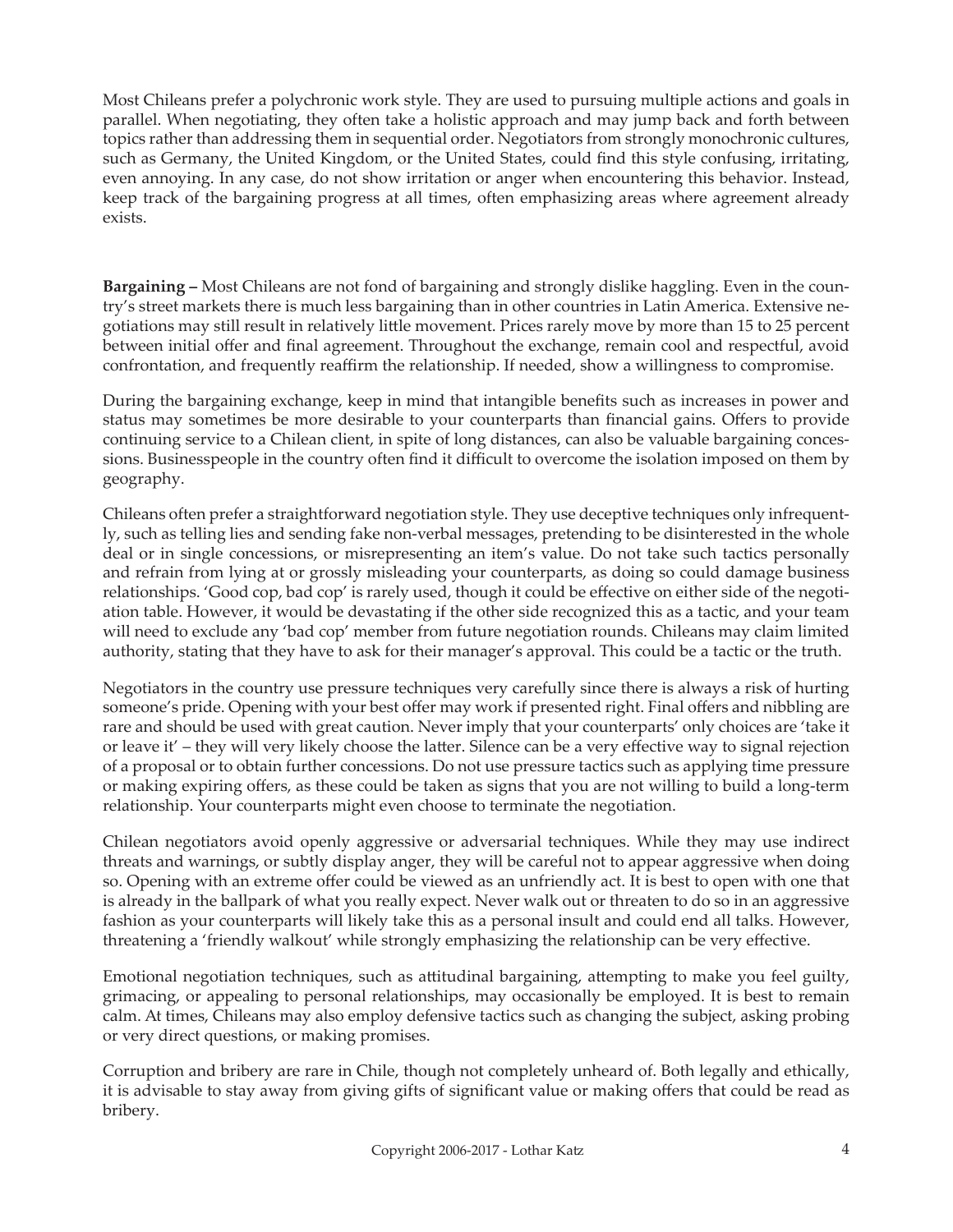**Decision Making –** Most companies here tend to be very hierarchical, and people expect to work within clearly established lines of authority. Decision makers are usually top executives who will consider the best interest of the group or organization. In most cases, they will consult with others to reach greater consensus and support. They rarely delegate their authority, so it is important to deal with senior executives. Gaining access to top managers can be difficult, though. You may have to deal with subordinates who could strongly influence the final decision, which may be made behind closed doors. Maintaining good relationships with these intermediaries is crucial to your success. Decision making can be a slow process that requires much patience. Attempts to rush or put pressure on the process are not likely to succeed.

When making decisions, businesspeople may not rely much on rules or laws. They usually consider the specific situation rather than applying universal principles. Personal feelings and experiences weigh more strongly than empirical evidence and other objective facts do. Chileans are often uneasy with change and reluctant to take risks. If you expect them to support a risky decision, you may need to find ways for them to become comfortable with it first, for instance by explaining contingency plans, outlining areas of additional support, or by offering guarantees and warranties.

### *Agreements and Contracts*

Capturing and exchanging written understandings after meetings and at key negotiation stages is useful since oral statements and even handshakes are not always dependable. Do not rely on interim agreements to be final, even if they come in the form of written protocols. Any part of an agreement may still change significantly before both parties sign the final contract.

Written contracts tend to be lengthy and often spell out detailed terms and conditions for the core agreements as well as for many eventualities. Nevertheless, writing up and signing the contract is a formality. Chileans believe that the primary strength of an agreement lies in the partners' commitment rather than in its written documentation.

It is strongly advisable to consult a local legal expert before signing a contract. However, do not bring in your attorney until the negotiations have concluded. Chileans could read it as a sign of mistrust if you do.

Contracts are usually dependable and the agreed terms are viewed as binding. Although partners are expected to remain somewhat flexible, requests to change contract details after signature could meet with strong resistance.

### *Women in Business*

Although many Chilean women are professionally advanced, *Machismo* attitudes remain strong in this country. Women may still be considered inferior, and they still rarely attain positions of similar income and authority as men. As a visiting businesswoman, emphasize your company's importance and your role in it. A personal introduction or at least a letter of support from a senior executive within your company may help a lot.

Female business travelers should graciously accept chivalric gestures they receive, while exercising caution and acting professionally in business and social situations. Displaying confidence and some degree of assertiveness can be effective, but it is very important not to appear overly bold and aggressive.